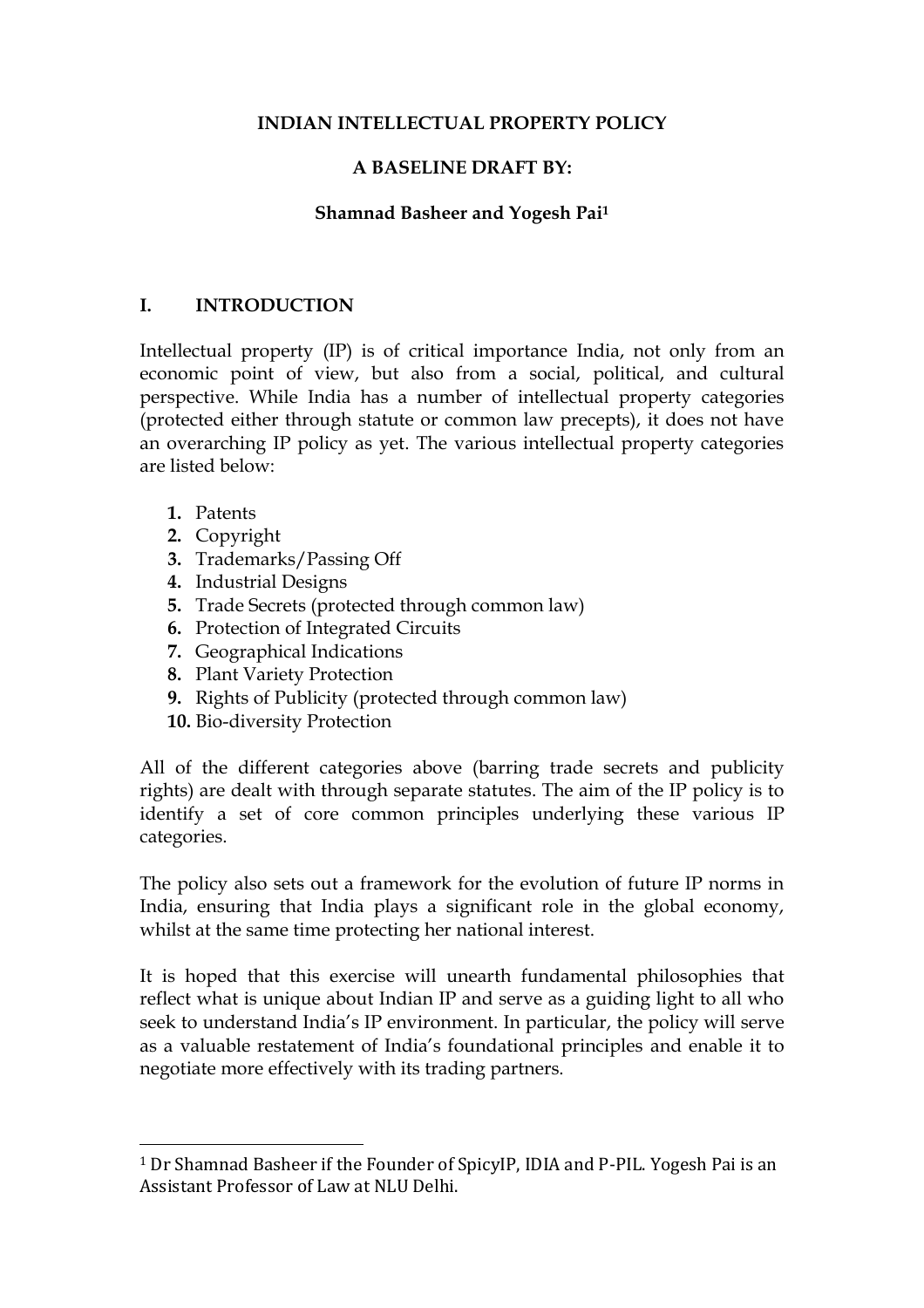However, it bears noting that this policy formulation is not intended to have the force of law, but merely to serve as guiding principles in the administration and enforcement of intellectual property norms.

While India will continue to draw on foreign precedent from jurisdictions that have had a longer and more sophisticated history with intellectual property, it will not blindly adopt their norms. Rather it will seek to adapt them to the local conditions in a bid to promote and protect national interest. Much in line with words of wisdom from the father of the nation, Mahatma Gandhi who once said: "I do not want my house to be walled in on all sides and my windows to be stuffed. I want the cultures of all lands to be blown about my house as freely as possible. But I refuse to be blown off my feet by any.'

India is best characterized as a technologically proficient developing country. Therefore, the rigid categorisations of developed versus developing countries and the attendant IP norms that they are meant to encompass may not strictly apply to India. India will need to evolve new norms that leverages its technological proficiency and yet is conscious of large segments of the population that count as poor and underprivileged for whom access to important IP goods such as pharmaceuticals will be crucial. Section 3(d) of the Patents Act, 1970 is a case in point. While it has created unrest with some trading partners, it creates an effective bright line rule for weeding out the high quality pharmaceutical patents from the low quality ones that do not deserve the 20 year monopoly guaranteed by a patent.

Given that intellectual property legislations have had a long vintage, India will attempt to innovate and explore newer norms to suit the exigencies of a world that is getting increasingly more complex and uncertain. There are no fundamental or established truths in intellectual property. To this extent, alternative IP regimes that foster a higher rate of innovation whilst at the same time ensuring affordable access and a healthy dose of competition will be explored and promoted where feasible.

India's economy is connected with the global economy. While it must be conscious of national interest, it will also take into account its interdependence with the larger world economy and the global innovation imperatives.

India's legal framework on IP, including various judicial pronouncements are to some extent, reflecting of the underlying policy framework and our IP ethos. To this extent, it bears noting that this policy does not seek to replace any existing IP statutes or judicially pronounced norms. Rather it merely reiterates such norms and builds on them to advance national interest in the most optimal way possible.

#### **II. OBJECTIVES**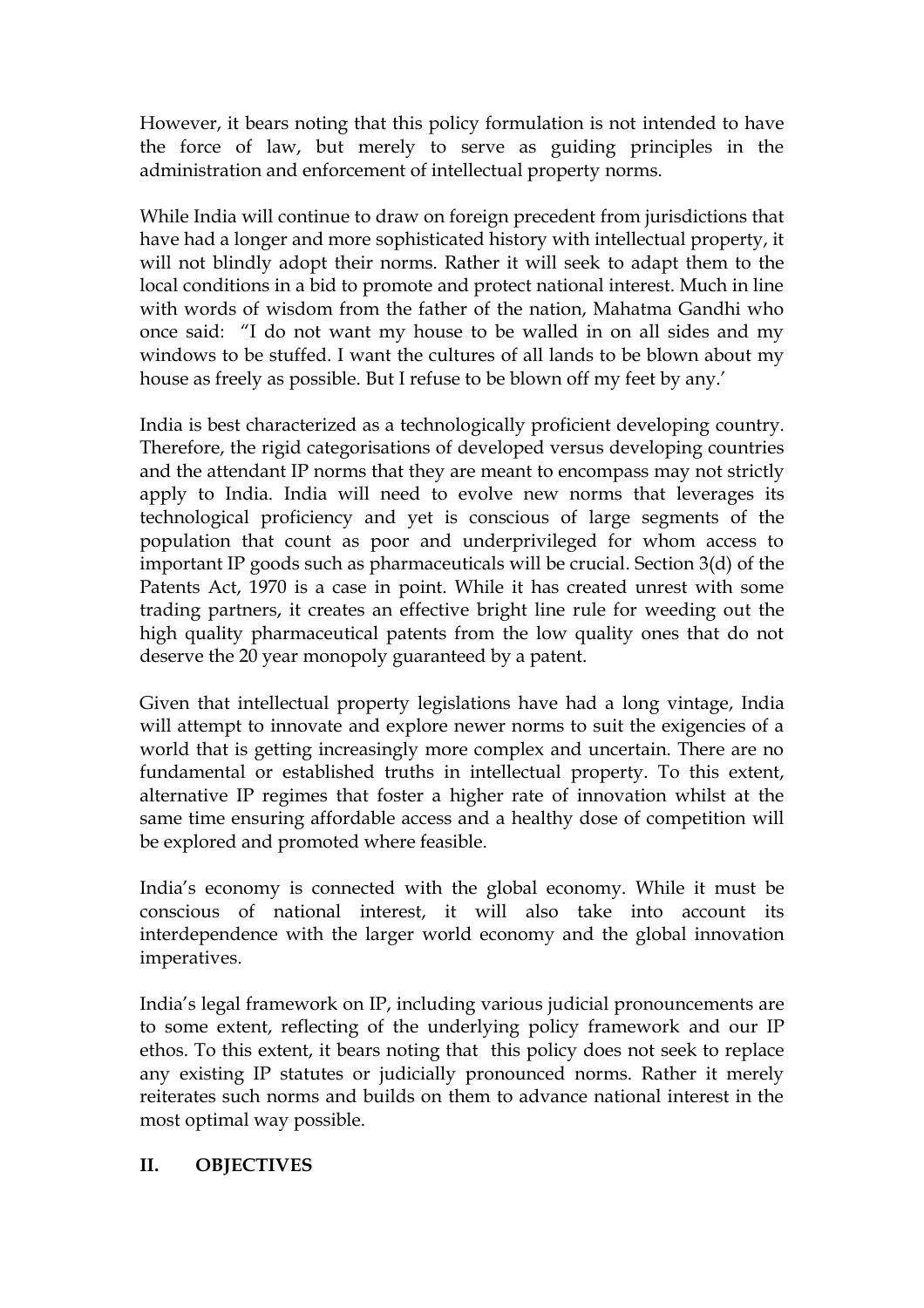While the introduction already spells out most of the core objectives underlying this articulation of a national IP policy, they bear repetition below:

1. **Common Core Principles:** To identify core common principles as would aid the protection, administration and enforcement of current intellectual property norms, bearing in mind a fair balance between IP rights and obligations.

**2. International Agreements:** To identify principles upon which the country can negotiate with foreign trading partners in so far as bilateral/multilateral IP norms are concerned.

**3. New Norms:** To progressively articulate new norms or amend existing ones based predominantly on data driven evidence, keeping both national interest and the global innovation ecosystem in mind.

### **III CORE COMMON PRINCIPLES**

#### **1. Intellectual Property and Innovation/Creativity**

Intellectual property laws are meant to foster innovation and creativity. To this extent, they are not an "end", but merely a means to an end. As such, they require careful calibration, balancing out the interests of the innovator/creator on the one hand, and the public on the other.

Empirical studies on whether and to what extent intellectual property regimes incentivize innovation continue to remain inconclusive. Therefore, any new norm in intellectual property or any amendment thereto will be adopted only after careful cost benefit analysis. Wherever possible, data driven studies will be conducted.

Further, intellectual property will not be considered in isolation but in relation to other elements of an innovation ecosystem, namely financing, venture capital, education, infrastructure etc. In short, a holistic approach will be adopted so as to situate intellectual property in its proper context, and not as an end in itself.

Given that intellectual property is merely one of the tools to help incentivize innovation, India will explore alternative innovation incentives that could work more optimally than existing regimes and/or complement them. In particular, it will explore alternative mechanisms to foster funding into diseases that disproportionately affect India and the developing world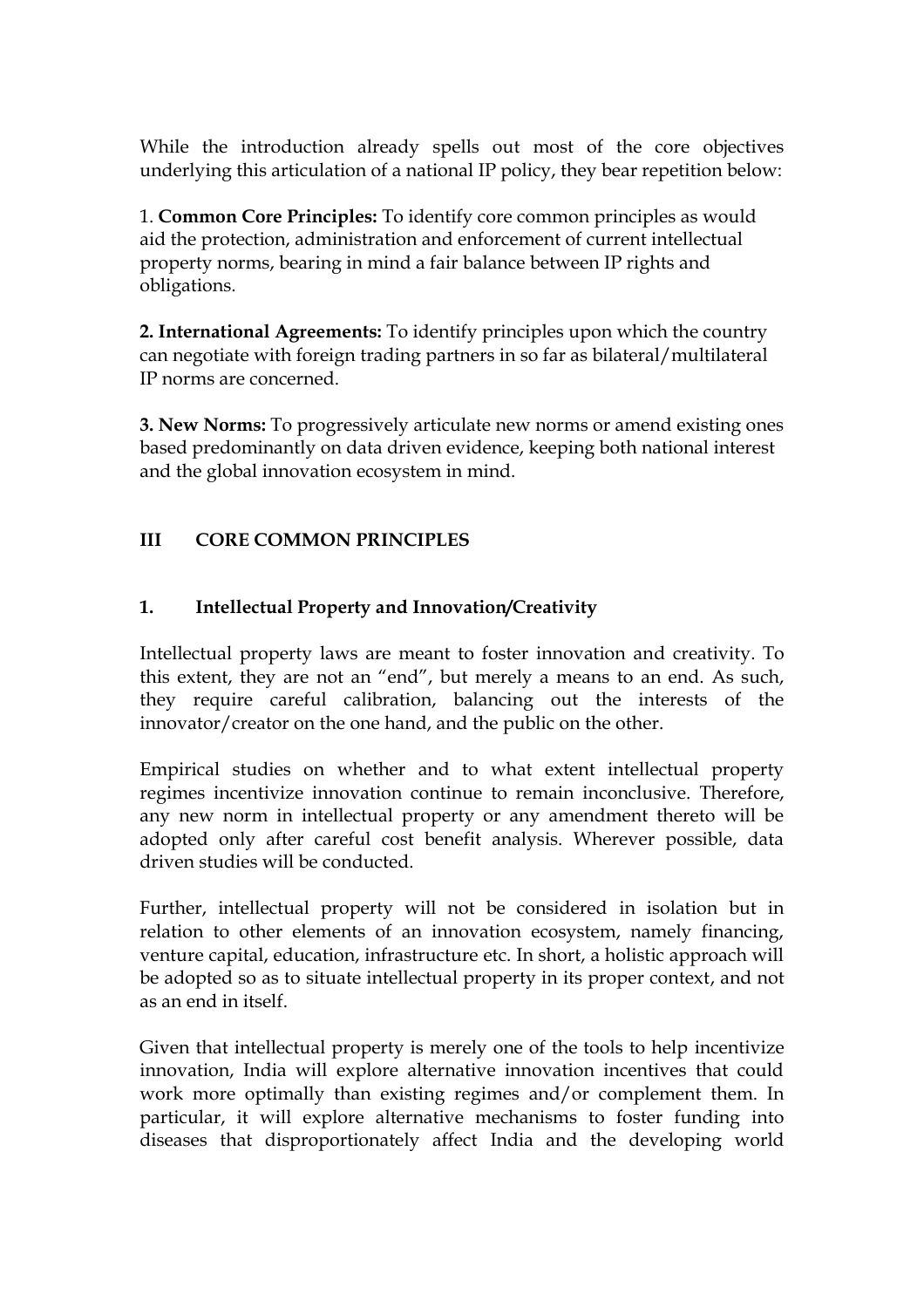(widely referred to as neglected diseases), including prizes and open source/access models (such as the OSDD).

### **2. Intellectual Property and Commercialisation**

IP rights are not meant to be hoarded, but are to be used in a productive way to foster a higher yield of innovative products and services. To this end, innovators and creators who own intellectual property will be encouraged to convert them to useful products and services for society. Where possible, the government will provide support (both monetary and otherwise) to help commercialise intellectual property, particularly for small and medium enterprises, and individual and grassroots innovators. Further, underprivileged and neglected segments of India's informal economy will be provided extensive support, particularly artisans and others who may benefit from participating in India's IP regime and generating wealth for themselves and their communities.

Patent trolls and other similar entities that register intellectual property for the mere purpose of extracting excessive rents without any interest in developing products/services or in legitimately licensing the technologies with a view to fostering their development, will be discouraged. Towards this end, suitable legal measures that strengthen the current framework may be explored.

# **3. Intellectual Property, FDI and Technology Transfer**

India will make all efforts to generate wealth through intellectual property rights. However it will do so in a manner that adequately results in an equitable distribution of such wealth, and with minimal social and other costs.

To the extent that intellectual property norms have a credible nexus with investment, they will be encouraged and strengthened. Here again, data driven studies will be undertaken to assess the nexus between FDI and IP norms and the costs of introducing stronger IP norms.

Norms will be shaped and incentives granted to encourage Technology transfer, particularly in critical areas such as climate change technologies and biologics. The feasibility of a specific legislation to protect trade secrecy (currently protected through judicially pronounced common law norms) will be explored. In view of the government's 'Make in India' policy, such a law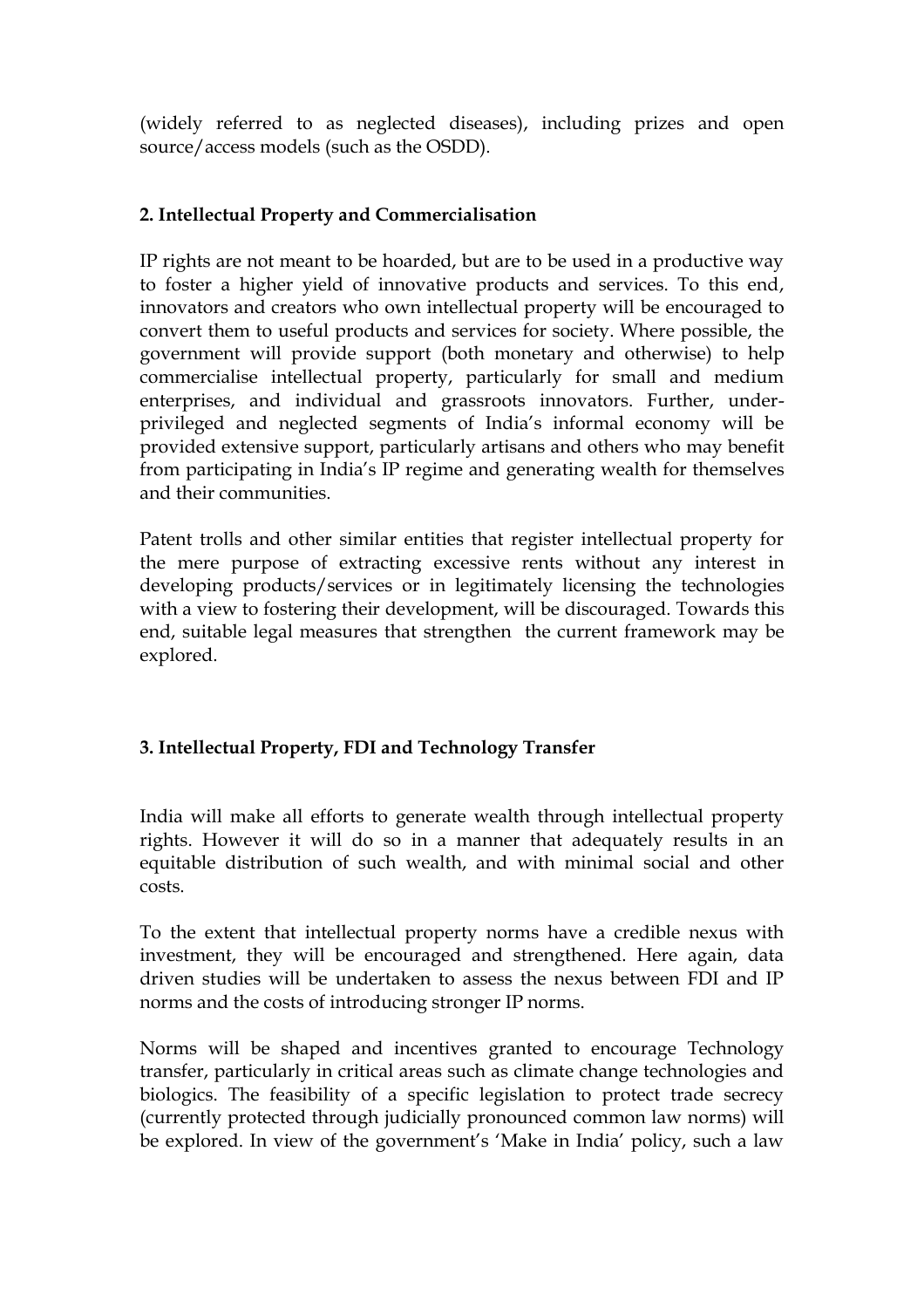should be framed keeping in mind the necessity of access to tacit knowledge by firms actively engaged in manufacturing in India.

# **4. Intellectual Property and Enforcement**

IP rights will be protected and enforced as best as possible to offer robust protection to IP rights holders. A slew of measures including protection against counterfeits, border control and criminal enforcement will be strengthened keeping in mind the need to protect consumers against deceptive practices. However, such a supportive enforcement framework provided by the government will hew closely to the jurisprudence evolved by courts, and seek to balance the interests of the rights holder in strong and effective enforcement with the rights of the public to guard against IP excesses and avail of various IP defences, as outlined in the next head below.

Enforcement agencies will be provided state of the art training and infrastructural support. However IP linkages through authorities that have next to no expertise in IP will be discouraged. Similarly enforcement by authorities that do not have clear statutory mandate to oversee IPR infringement will be discouraged.

# **5. Intellectual Property and Public Interest/User Rights**

Intellectual property regimes are not limited to merely granting private rights to innovators and creators. Rather the key objective of these regimes is to encourage public good through such private grants. To this extent, the regimes represent a careful balance between the rights of the innovator on the one hand and the rights of the public to access and build on these innovations/creations, on the other.

As noted by several court decisions and as gleaned from the text of various IP legislations in India, public interest forms a significant part of the IP calculus and will be strengthened as far as possible, particular in relation to critical areas such as access to medicines and education.

In order to aid the larger public good, IP regimes do not merely grant "rights" to IP owners, but also impose "duties" on them. Illustratively, the patent regime mandates that patent owners make available their technology goods in an affordable and accessible manner to the public. Else they will be subject to compulsory licensing. While rights holders will be encouraged to fulfill their part of the social bargain, the government will not hesitate to deploy compulsory licensing, price control and other measures where the rights holders so fail and where the government deems it necessary to check IP excesses and abuse.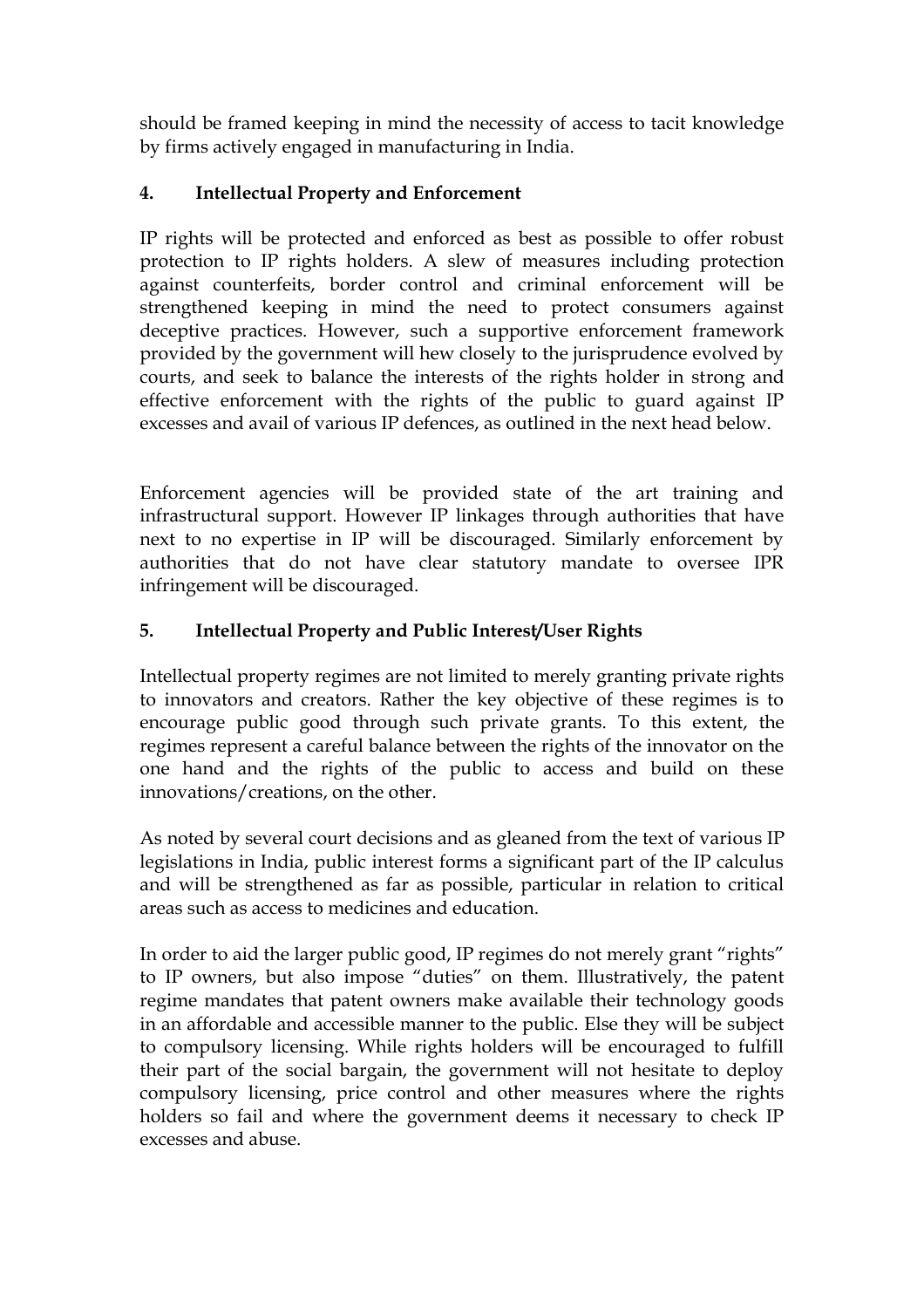Further the various exceptions and limitations in favour of the public, enabling them to access protected content for select purposes will be treated not as bare minimum exceptions to be interpreted narrowly, but as key expositions of valuable public policy concerns articulated through the statute that must be given meaningful construction in order to aid the growth of a valuable public domain.

### **6. International IP norm-setting**

India is committed to ensuring TRIPS compliance and will avoid any TRIPS plus measures, purely at the behest of a trading partner. Unfortunately, TRIPS-plus norms have become the order of the day, proliferating rapidly through bilateral/plurilateral and regional free trade and investment agreements. Where possible, India will be guided by the "Principles for Intellectual Property Provisions in Bilateral and Regional Agreements" issued by the Max Planck Institute for Intellectual Property and Competition (MPI).

### **IV SPECIFIC FOCUS AREAS**

It is well nigh impossible to traverse the entire length and breadth of Indian IP whilst formulating a national policy. Rather, some core areas of critical concern calling for immediate action are highlighted below.

### **1. Informal Innovation and Inclusive Intellectual Property**

Although 90% of the Indian economy qualifies as "informal", the current IP regimes do not cater to this sector. Firstly, there is a serious lack of access to IP regimes in so far as India's poor and informal bottom of the pyramid people are concerned. This needs to be rectified at the earliest and creative solutions need to be found. Data driven studies need to be undertaken to explore innovation and creativity within these informal sectors to locate the role of incentives, build on them and help create local, national and international markets for the creative segments within India's informal economy.

The focus will be on ensuring access to IP goods for these communities, and more importantly, to help generate more IP and unleash more innovation and creativity by these communities.

Access to the IP regime becomes critical here. And if the formal regimes are inaccessible for cost and registrability reasons (high patent threshold), we need to find alternative regimes that would work optimally for this sector. Comparative evidence from other jurisdictions suggests that on a cost benefit analysis, there is mixed response regarding the utility of utility models legislation (petty patents) in augmenting informal innovation. In exploring any such model, India must first undertake a robust cost benefit analysis and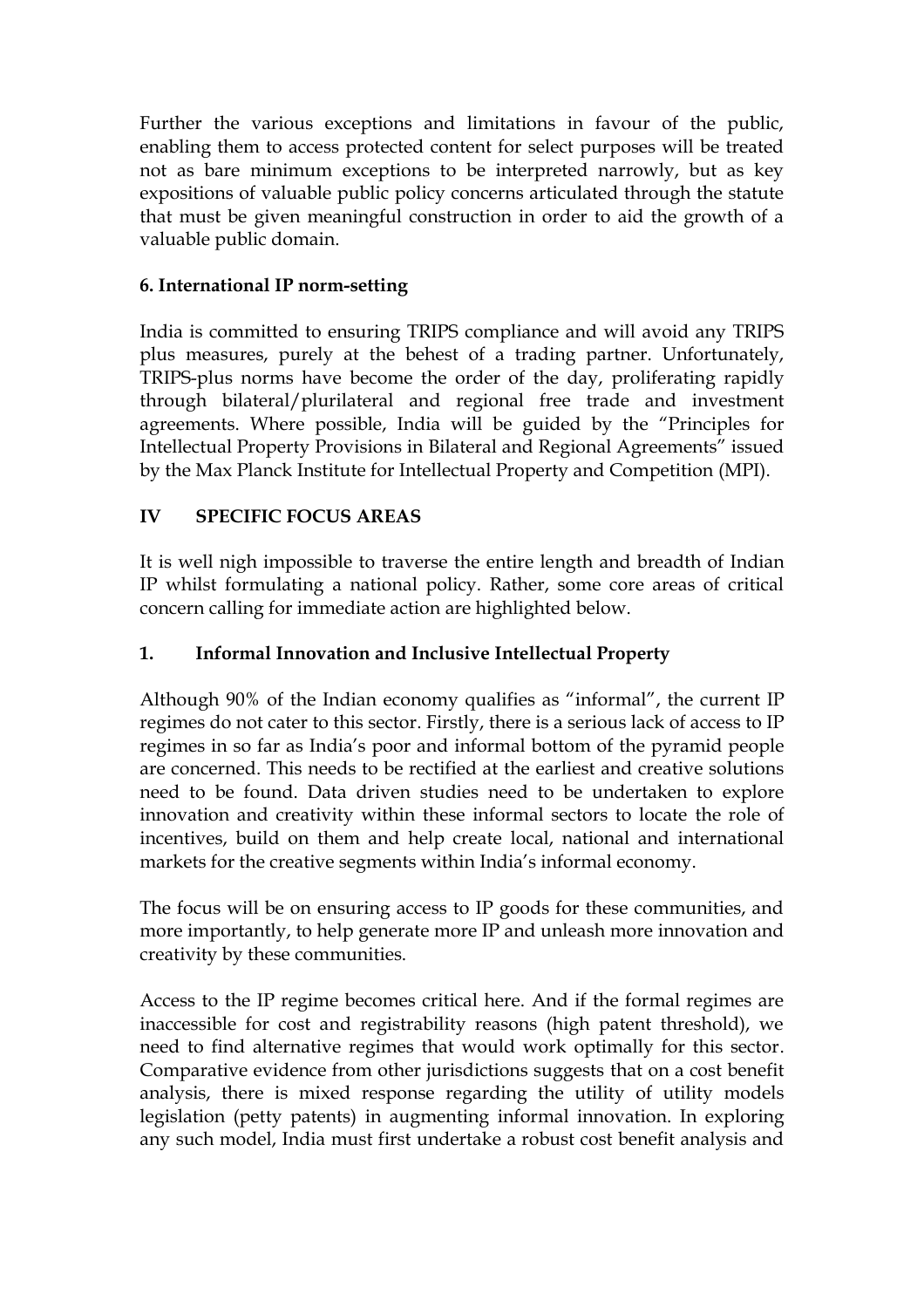ensure that it does not reverse the policy gains achieved through the existing IP laws (viz, the patent law and industrial designs law).

### **2. Intellectual Property Administration**

In order for the IP regime to work well, it is absolutely critical that we have a set of well functioning IP offices that are administered efficiently. Towards this end, the government will make all efforts to recruit the best talent to man these offices and to undertake the task of scrutinizing IP applications and registering them in strict accordance with the statute.

Efforts will be made to identify best practices in relation to the working of IP offices worldwide. Infrastructure, including access to key databases for prior art searches etc would be enhanced. Lastly, IP officials would be given more intensive training from time to time, both in terms of technical expertise as also in terms of legal fundamentals as would enable them to perform their role as quasi judicial officials in a better capacity.

#### **3. IP Linkages and Inter-agency Co-ordination**

Each IP category as outlined earlier is protected either through statute or common law is under the administrative supervision of one or more government agencies as outlined below.

- **1.** Patents: Ministry of Commerce
- **2.** Copyright: Ministry of HRD
- **3.** Trademarks/Passing Off: Ministry of Commerce
- **4.** Industrial Designs: Ministry of Commerce
- **5.** Trade Secrets (Breach of Confidence): protected through common law (judge made law)
- **6.** Protection of Integrated Circuits: Ministry of IT
- **7.** Geographical Indications: Ministry of Commerce
- **8.** Plant Variety Protection: Ministry of Agriculture
- **9.** Rights of Publicity: protected through common law
- **10.** Bio-diversity Protection: Ministry of Environment

As can be expected, this poses a co-ordination challenge. The government will take steps to ensure more regulatory coordination between these different agencies so that the norms and strategies evolved are broadly in sync, and that we speak with one voice particularly when it comes to international fora.

Apart from the above, there are agencies that deal incidentally with intellectual property such as the Competition Commission of India, tasked with the power to control IP excesses that have a detrimental impact on competition. The lack of regulatory clarity and certainty regarding the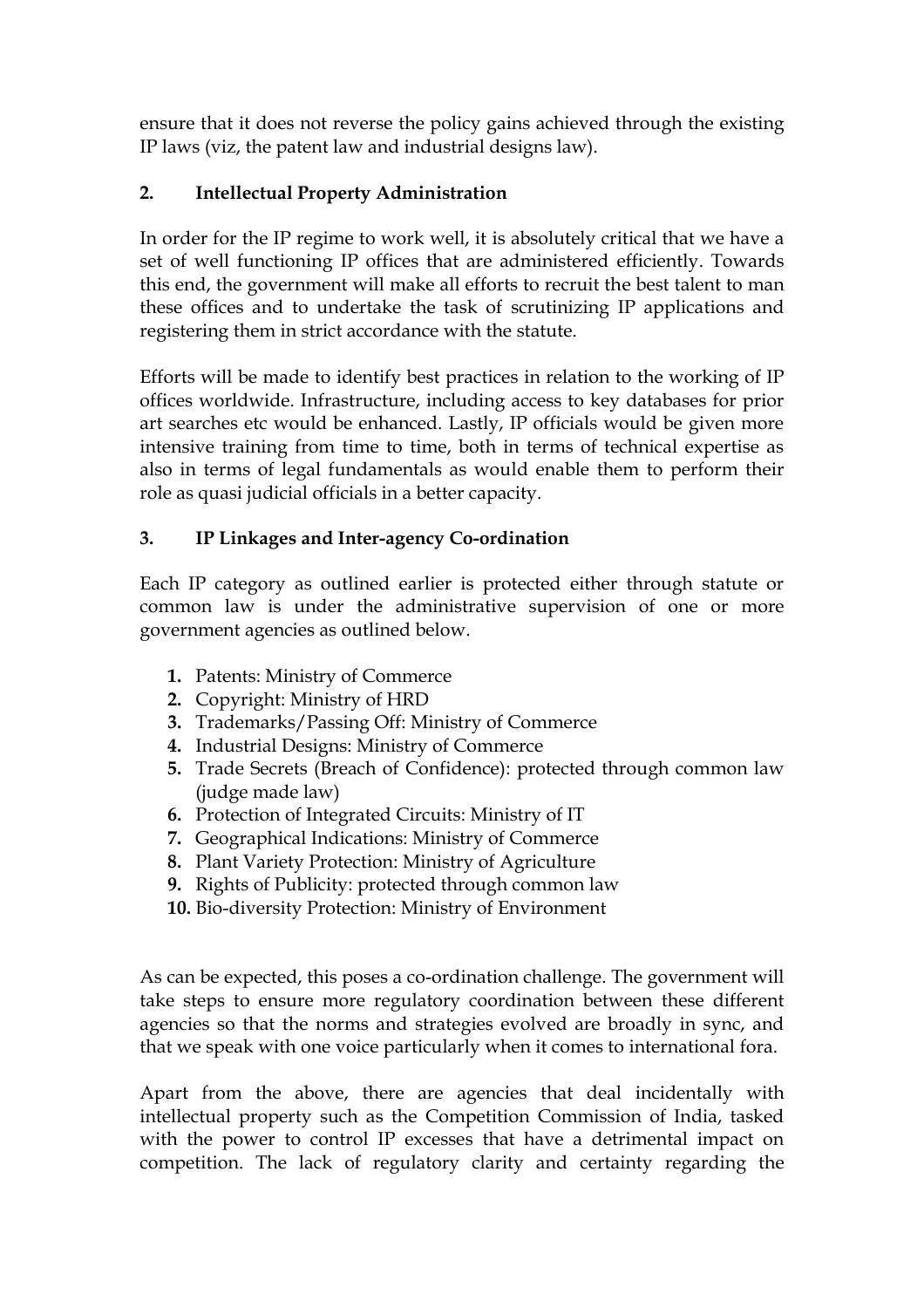relationship between IP and competition law poses challenges to businesses and consumers. In this regard, the Competition Commission of India will be encouraged to issue office practice guidelines. Wherever possible, interagency coordination and dialogue will be encouraged so that a more coherent jurisprudence develops.

### **4. Intellectual Property and Tradition**

India's traditional knowledge will be safeguarded from misappropriation to the best extent possible. India will continue playing a lead role in current efforts to formulate an international treaty on this count.

India will also attempt to work out domestic policy norms for the safeguarding and protecting of its traditional knowledge, whilst also fostering access to such valuable knowledge, where feasible. The Traditional Knowledge Digital Library (TKDL) will be continually updated and expanded, where possible to aid in its mission in preventing the misappropriation of Indian traditional knowledge. Further, India will also evaluate the prospects of moving from a purely defensive approach in TK/bio-resources to one that also proactively leverages the resources in question to generate more national wealth and benefits for all, particularly the communities that are custodians of traditional knowledge.

# **5. Data Driven Policy Making**

Unfortunately, a number of IP debates and norms turn on rhetoric, emotion and untested assumptions. One needs to move away from such faith based IP towards fact based IP. Future norms for India will be predicated on data driven evidence as far as possible. The government will encourage empirical studies and surveys from a wide variety of stakeholders. Different ministries responsible for specific sectors viz., Ministry of Micro, Small and Medium Enterprises, Ministry of Agriculture, Department of Science and Technology, Department of Biotechnology etc… will be required to generate and share innovation related data and that can inform effective IP policy making.

#### 6. **Transparency, Accountability and Efficiency**

Intellectual property is a key component of the knowledge economy. Access to valuable scientific and technological information lie at the heart of most IP regimes. Transparency of IP information will therefore be promoted and IP rights holder will be encouraged to submit information as per the dictates of each statute such that the public can benefit. Such information will not only increase the knowledge quotient of society but also enable a more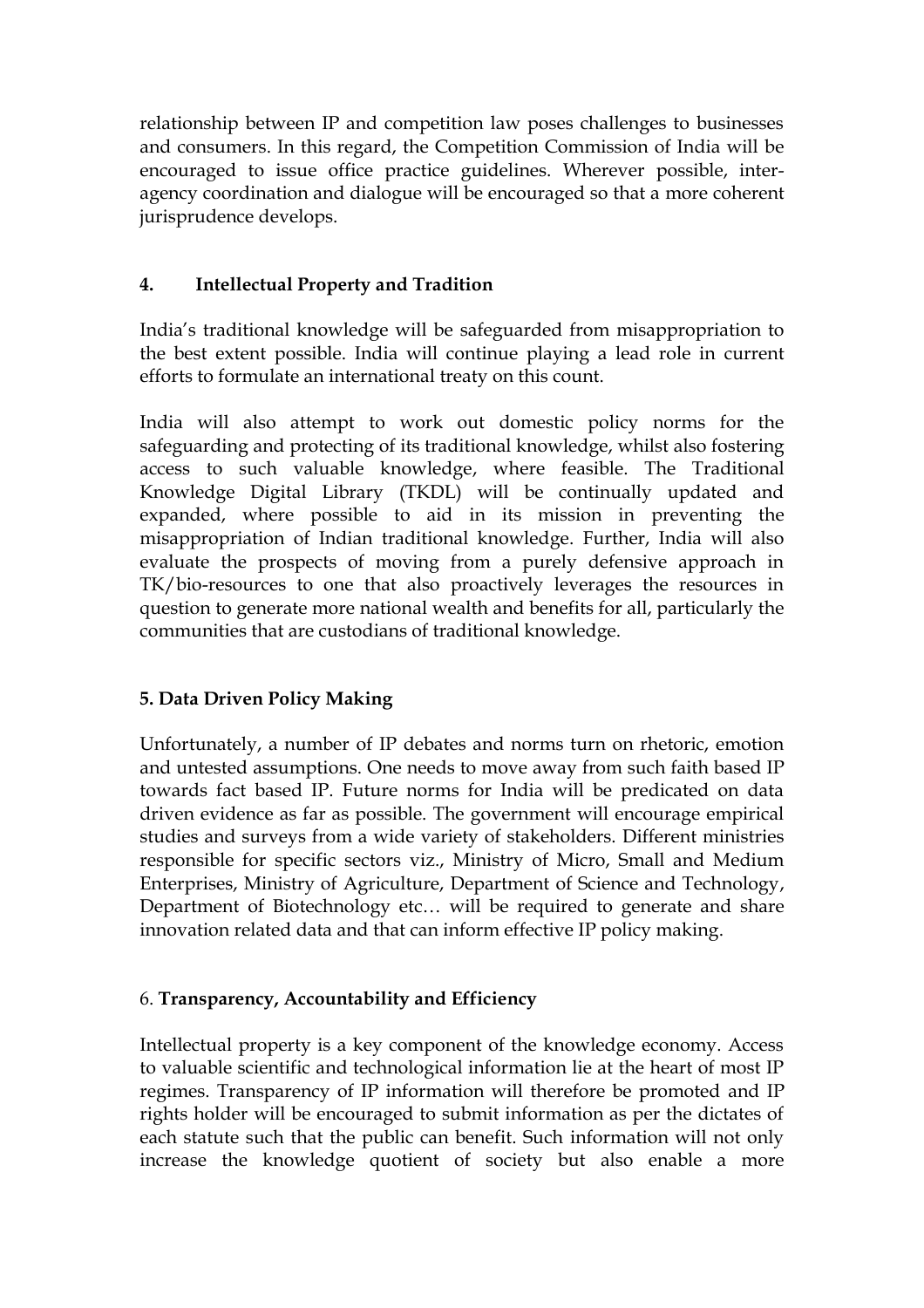transparency functioning of India's IP offices and therefore lead to better governance.

# 7. **Recalibrating Current Regimes**

Intellectual property norms are not meant to be static, but fluid so that they respond well to the latest scientific and technological advancements and the various equitable/public interest concerns.. The regime therefore requires recalibration from time to time. To this end, periodic assessments of IP norms and whether or not they work well for national interest will be undertaken by the government and its agencies as also by supporting academics and researchers that wish to delve into this. The government will leverage TRIPS flexibilities to the fullest..

As a bare minimum, the government will seek to identify areas that could be reformed with minimal contest from the different stakeholders, such as removing ambiguities and inconstancies from the text of various IP legislations.

### 8. **IP Dispute Resolution**

There is no gainsaying the fact that dispute resolution in India is long winded and expensive. Efforts will be made to streamline IP dispute resolution including exploring alternative modes of resolution that are less contentious and swifter. Intensive training programmes for all involved in the dispute resolution ecosystem will be conducted. India's specialist IP dispute resolution body will be strengthened and provided more resources, so as to make for a more efficient and speedier functioning.

#### 9. **Education/Romanticisation of IP**

In order to mainstream intellectual property debates and policy and engage with a larger set of stakeholders and members of the public, the government will support a series of measures to create more awareness around intellectual property and to help unleash the innovative and creative potential of the nation on a large scale.

In particular, it will explore the feasibility of introducing intellectual property awareness in schools.

The government will think through a slew of measures to help romanticize IP (within the overall innovation and creativity matrix) at the national level. And to attract more people to the fold. In particular, it will explore the possibility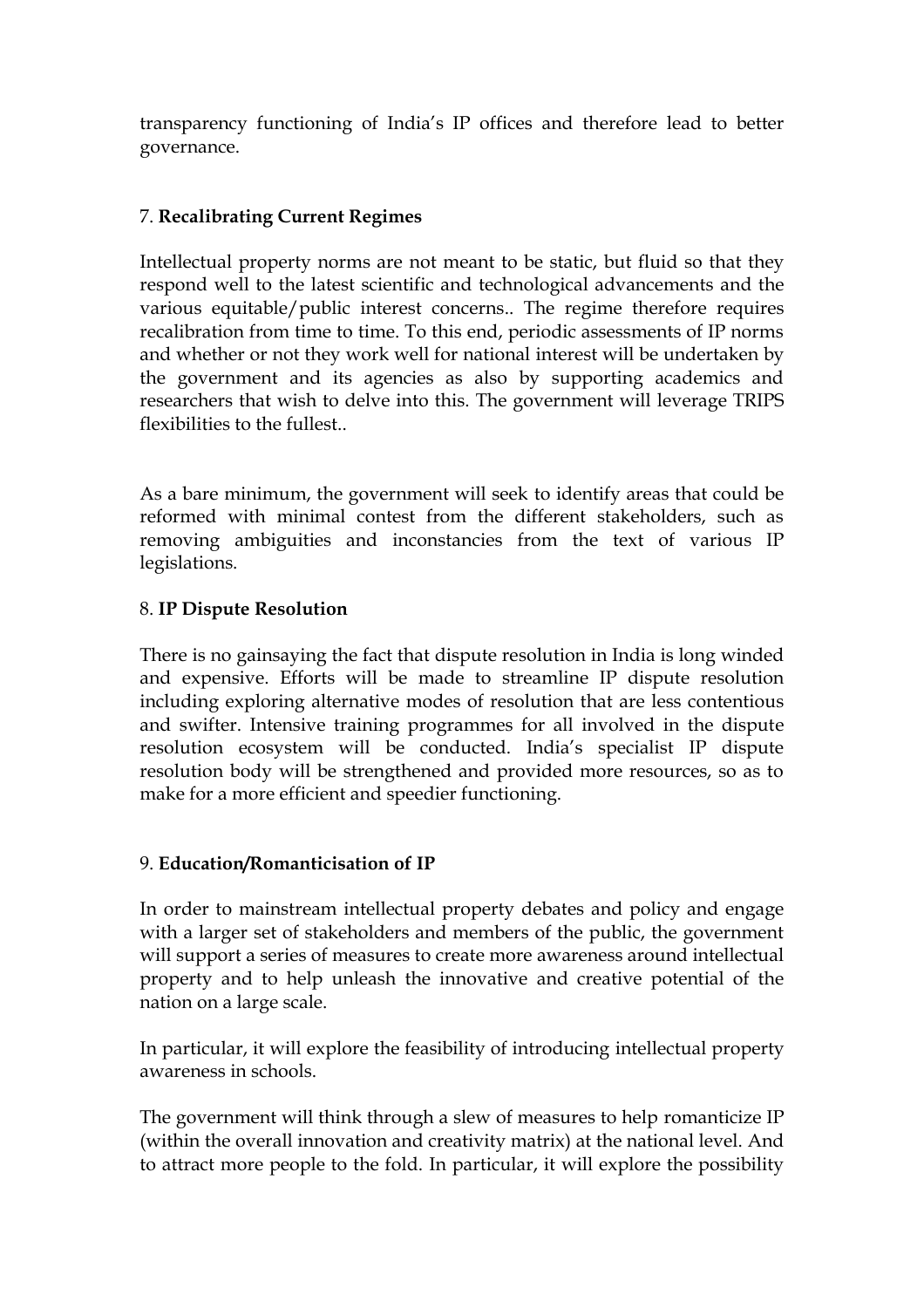of creating National Hall of IP for leading innovators and creators. It will attempt to institute and encourage the institution of more awards for creative ideas. It will also try and support a TV series on innovation/IP.

#### 10. **Specific IP Policies**

Given that this is a broad based policy that covers all IP heads, one cannot delve too much into specific IP categories. Such specific policies for each distinct IP head will be carved out in future (patent policy, GI policy, copyright policy etc), broadly in conformity with this larger umbrella IP policy umbrella.

Also, the government will, with the help of various stakeholders, identify areas of specific national interest (eg. pharma, IT, telecommunications, standards, green technology, traditional knowledge, agriculture, handicrafts (GI) etc) and attempt to craft appropriate sector specific IP policies. Given that general intellectual property norms are meant to be technology neutral, such sector specific norms will be formulated only if absolutely essential.

Lastly, the government will ensure that all forms of IP receive national attention and not just pharmaceutical patents, which garner the most attention today.

In particular, it will focus on hitherto neglected IP areas, which are of key importance to India's informal and poorer sections such as plant varieties, GI, TK etc. Attempt will be made to help larger sections of India's population access these IP regimes and then use the regimes and the ensuing registrations to commercialise their wares and create wealth for their communities.

The government will also investigate the need for a specific statute covering trade secrecy (as of today, this IP head is protected through judge made common law). While the tort of unfair competition is a heavily contested one, given that one court has allegedly inducted it into India's jurisprudence, this will also be explored.

#### 11. **Public Funded Innovation/IP**

Public funded innovation/IP will be a key focus and the government will explore an optimal regime to help capture the IP generated through publicly funded research, whilst at the same time ensuring that research priorities are not skewed as a result of this IP focus and that such IP must serve the public interest. The role of alternative innovation incentives and their substitutability /complementarity with existing IP incentives for this sector will be explored. A bill that sought to provide an enabling framework for such IP did not pass